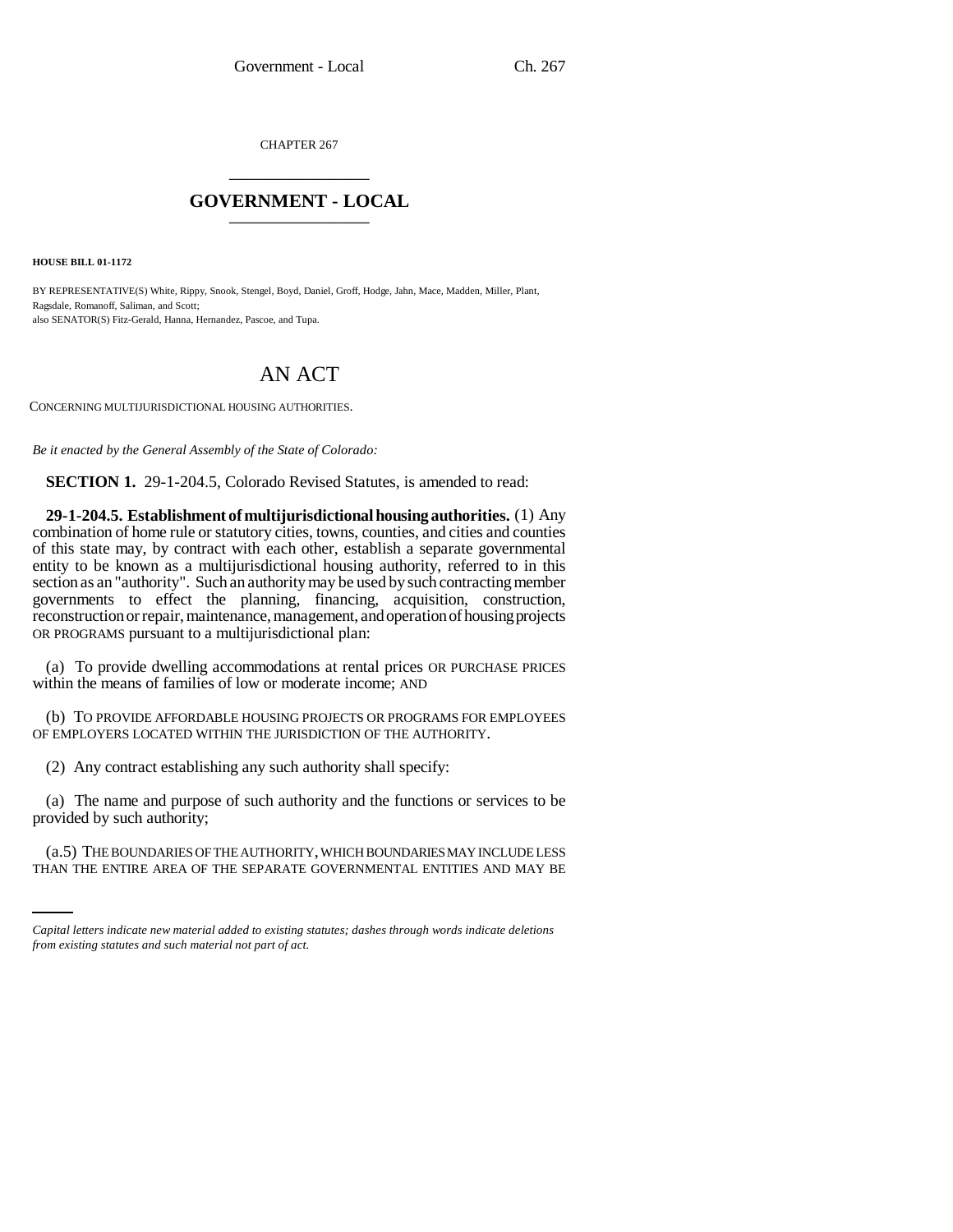MODIFIED AFTER THE ESTABLISHMENT OF THE AUTHORITY AS PROVIDED IN THE CONTRACT;

(b) The establishment and organization of a governing body of the authority, which shall be a board of directors, REFERRED TO IN THIS SECTION AS THE "BOARD", in which all legislative power of the authority is vested, including:

(I) The number of directors, their manner of appointment, their terms of office, their compensation, if any, and the procedure for filling vacancies on the board;

(II) The officers of the authority, the manner of their selection, and their duties;

(III) The voting requirements for action by the board; except that, unless specifically provided otherwise, a majority of directors shall constitute a quorum, and a majority of the quorum shall be necessary for any action taken by the board;

(IV) The duties of the board, which shall include the obligation to comply with the provisions of parts 1, 5, and 6 of this article;

(c) Provisions for the disposition, division, or distribution of any property or assets of the authority;

(d) The term of the contract, which may be continued for a definite term or until rescinded or terminated, and the method, if any, by which it may be rescinded or terminated; except that such contract may not be rescinded or terminated so long as the authority has bonds, notes, or other obligations outstanding, unless provision for full payment of such obligations, by escrow or otherwise, has been made pursuant to the terms of such obligations.

(e) THE EXPECTED SOURCES OF REVENUE OF THE AUTHORITY AND ANY REQUIREMENTS THAT CONTRACTING MEMBER GOVERNMENTS CONSENT TO THE LEVYING OF ANY TAXES OR DEVELOPMENT IMPACT FEES WITHIN THE JURISDICTION OF SUCH MEMBER. IF THE AUTHORITY LEVIES ANY TAXES OR DEVELOPMENT IMPACT FEES, THE CONTRACT SHALL FURTHER INCLUDE REQUIREMENTS THAT:

(I) PRIOR TO AND AS A CONDITION OF LEVYING ANY SUCH TAXES OR FEES, THE BOARD SHALL ADOPT A RESOLUTION DETERMINING THAT THE LEVYING OF SUCH TAXES OR FEES WILL FAIRLY DISTRIBUTE THE COSTS OF THE AUTHORITY'S ACTIVITIES AMONG THE PERSONS AND BUSINESSES BENEFITED THEREBY AND WILL NOT IMPOSE AN UNDUE BURDEN ON ANY PARTICULAR GROUP OF PERSONS OR BUSINESSES;

(II) EACH SUCH TAX OR FEE SHALL CONFORM WITH ANY REQUIREMENTS SPECIFIED IN SUBSECTION (3) OF THIS SECTION; AND

(III) THE AUTHORITY SHALL DESIGNATE A FINANCIAL OFFICER WHO SHALL COORDINATE WITH THE DEPARTMENT OF REVENUE REGARDING THE COLLECTION OF A SALES AND USE TAX AUTHORIZED PURSUANT TO PARAGRAPH (f.1) OF SUBSECTION (3) OF THIS SECTION. THIS COORDINATION SHALL INCLUDE BUT NOT BE LIMITED TO THE FINANCIAL OFFICER IDENTIFYING THOSE BUSINESSES ELIGIBLE TO COLLECT THE SALES AND USE TAX AND ANY OTHER ADMINISTRATIVE DETAILS IDENTIFIED BY THE DEPARTMENT.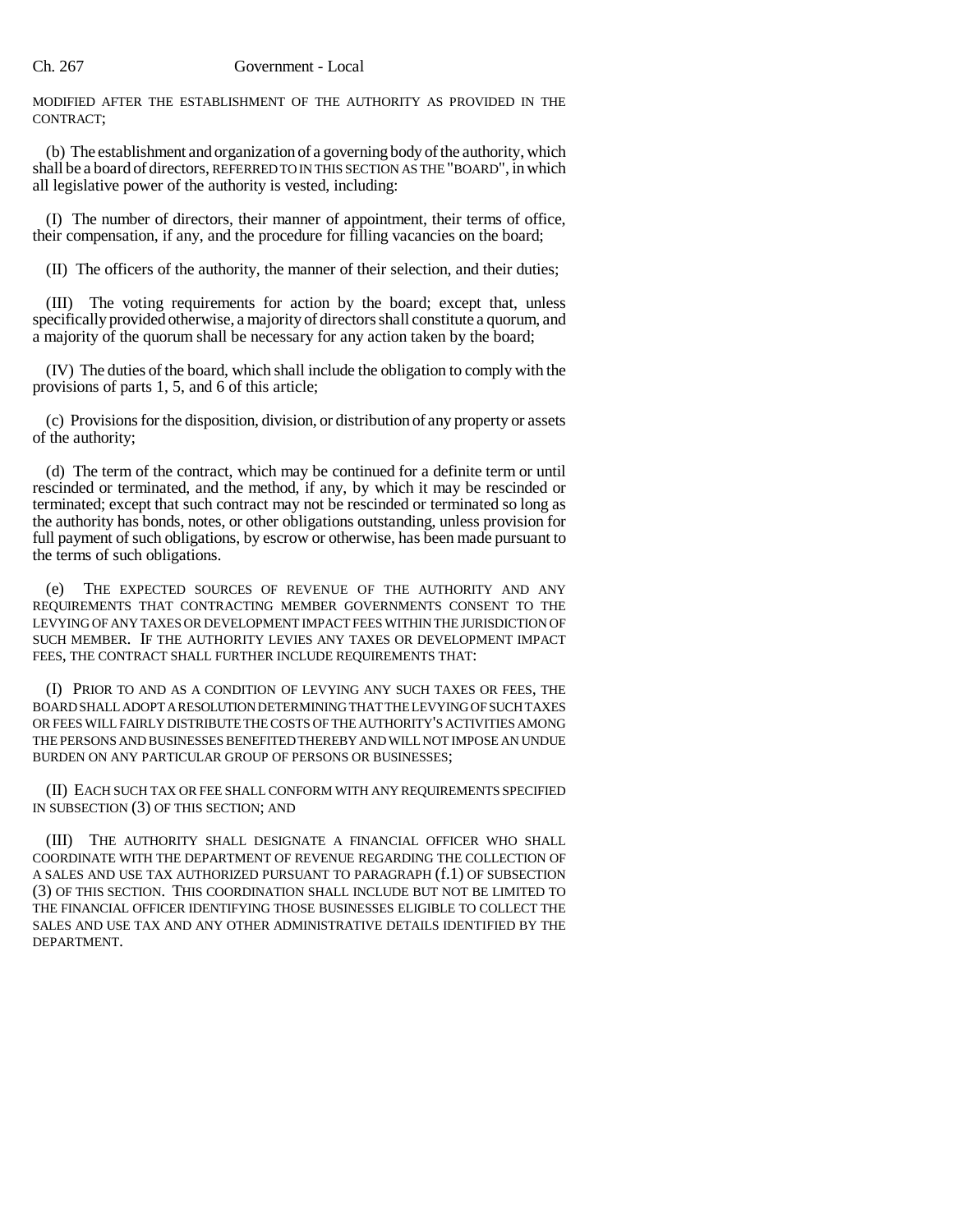(3) The general powers of such authority shall include the following powers:

(a) To plan, finance, acquire, construct, reconstruct or repair, maintain, manage, and operate housing projects AND PROGRAMS pursuant to a multijurisdictional plan to provide dwelling accommodations at rental prices within the means of families of low or moderate income;

(a.5) TO PLAN, FINANCE, ACQUIRE, CONSTRUCT, RECONSTRUCT OR REPAIR, MAINTAIN, MANAGE, AND OPERATE AFFORDABLE HOUSING PROJECTS OR PROGRAMS FOR EMPLOYEES OF EMPLOYERS LOCATED WITHIN THE JURISDICTION OF THE AUTHORITY;

(b) To make and enter into contracts WITH ANY PERSON, including, without limitation, contracts with state or federal agencies, PRIVATE ENTERPRISES, AND NONPROFIT ORGANIZATIONS also involved in providing such housing PROJECTS OR PROGRAMS or the financing for such housing PROJECTS OR PROGRAMS, irrespective of whether such agencies are parties to the contract establishing the authority;

(c) To employ agents and employees;

(d) To cooperate with state and federal governments in all respects concerning the financing of such housing projects AND PROGRAMS;

(e) To acquire, hold, lease (as lessor or lessee), sell, or otherwise dispose of any real or personal property, commodity, or service;

(f) To condemn property for public use, if such property is not owned by any governmental entity or any public utility and devoted to public use pursuant to state authority;

(f.1) (I) SUBJECT TO THE PROVISIONS OF SUBSECTION (7.5) OF THIS SECTION, TO LEVY, IN ALL OF THE AREA WITHIN THE BOUNDARIES OF THE AUTHORITY, A SALES OR USE TAX, OR BOTH, AT A RATE NOT TO EXCEED ONE PERCENT, UPON EVERY TRANSACTION OR OTHER INCIDENT WITH RESPECT TO WHICH A SALES OR USE TAX IS LEVIED BY THE STATE. THE TAX IMPOSED PURSUANT TO THIS PARAGRAPH (f.1) IS IN ADDITION TO ANY OTHER SALES OR USE TAX IMPOSED PURSUANT TO LAW AND IS EXEMPT FROM THE LIMITATION IMPOSED BY SECTION 29-2-108. THE EXECUTIVE DIRECTOR OF THE DEPARTMENT OF REVENUE SHALL COLLECT, ADMINISTER, AND ENFORCE THE SALES OR USE TAX, TO THE EXTENT FEASIBLE, IN THE MANNER PROVIDED IN SECTION 29-2-106. HOWEVER, THE EXECUTIVE DIRECTOR SHALL NOT BEGIN THE COLLECTION, ADMINISTRATION, AND ENFORCEMENT OF A SALES AND USE TAX UNTIL SUCH TIME AS THE FINANCIAL OFFICER OF THE AUTHORITY AND THE EXECUTIVE DIRECTOR HAVE AGREED ON ALL NECESSARY MATTERS PURSUANT TO SUBPARAGRAPH (III) OF PARAGRAPH (e) OF SUBSECTION (2) OF THIS SECTION. THE EXECUTIVE DIRECTOR SHALL BEGIN THE COLLECTION, ADMINISTRATION, AND ENFORCEMENT OF A SALES AND USE TAX ON A DATE MUTUALLY AGREEABLE TO THE DEPARTMENT OF REVENUE AND THE AUTHORITY.

(II) THE EXECUTIVE DIRECTOR SHALL MAKE MONTHLY DISTRIBUTIONS OF THE TAX COLLECTIONS TO THE AUTHORITY, WHICH SHALL APPLY THE PROCEEDS SOLELY TO THE PLANNING, FINANCING, ACQUISITION, CONSTRUCTION, RECONSTRUCTION OR REPAIR,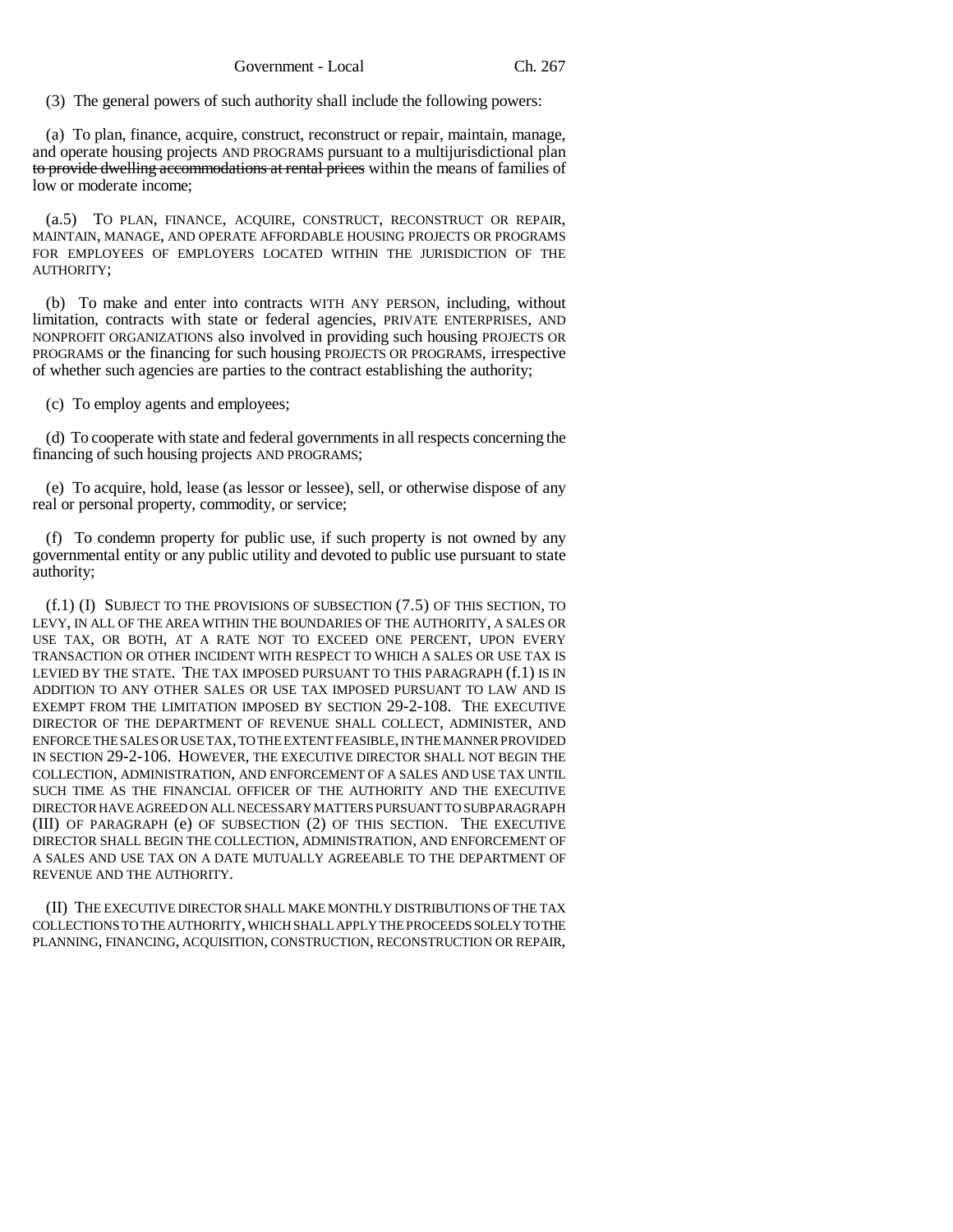MAINTENANCE, MANAGEMENT, AND OPERATION OF HOUSING PROJECTS OR PROGRAMS WITHIN THE MEANS OF FAMILIES OF LOW OR MODERATE INCOME.

(III) THE DEPARTMENT OF REVENUE SHALL RETAIN AN AMOUNT NOT TO EXCEED THE COST OF THE COLLECTION, ADMINISTRATION, AND ENFORCEMENT AND SHALL TRANSMIT THE AMOUNT RETAINED TO THE STATE TREASURER, WHO SHALL CREDIT THE SAME AMOUNT TO THE MULTIJURISDICTIONAL HOUSING AUTHORITY SALES TAX FUND, WHICH FUND IS HEREBY CREATED IN THE STATE TREASURY. THE AMOUNTS SO RETAINED ARE HEREBY APPROPRIATED ANNUALLY FROM THE FUND TO THE DEPARTMENT TO THE EXTENT NECESSARY FOR THE DEPARTMENT'S COLLECTION, ADMINISTRATION, AND ENFORCEMENT OF THE PROVISIONS OF THIS SECTION. ANY MONEYS REMAINING IN THE FUND ATTRIBUTABLE TO TAXES COLLECTED IN THE PRIOR FISCAL YEAR SHALL BE TRANSMITTED TO THE AUTHORITY; EXCEPT THAT, PRIOR TO THE TRANSMISSION TO THE AUTHORITY OF SUCH MONEYS, ANY MONEYS APPROPRIATED FROM THE GENERAL FUND TO THE DEPARTMENT FOR THE COLLECTION, ADMINISTRATION, AND ENFORCEMENT OF THE TAX FOR THE PRIOR FISCAL YEAR SHALL BE REPAID.

(f.2) SUBJECT TO THE PROVISIONS OF SUBSECTION (7.5) OF THIS SECTION, TO LEVY, IN ALL OF THE AREA WITHIN THE BOUNDARIES OF THE AUTHORITY, AN AD VALOREM TAX AT A RATE NOT TO EXCEED FIVE MILLS ON EACH DOLLAR OF VALUATION FOR ASSESSMENT OF THE TAXABLE PROPERTY WITHIN SUCH AREA. THE TAX IMPOSED PURSUANT TO THIS PARAGRAPH (f.2) SHALL BE IN ADDITION TO ANY OTHER AD VALOREM TAX IMPOSED PURSUANT TO LAW. IN ACCORDANCE WITH THE SCHEDULE PRESCRIBED BY SECTION 39-5-128,C.R.S., THE BOARD SHALL CERTIFY TO THE BOARD OF COUNTY COMMISSIONERS OF EACH COUNTY WITHIN THE AUTHORITY, OR HAVING A PORTION OF ITS TERRITORY WITHIN THE DISTRICT, THE LEVY OF AD VALOREM PROPERTY TAXES IN ORDER THAT, AT THE TIME AND IN THE MANNER REQUIRED BY LAW FOR THE LEVYING OF TAXES, SUCH BOARD OF COUNTY COMMISSIONERS SHALL LEVY SUCH TAX UPON THE VALUATION FOR ASSESSMENT OF ALL TAXABLE PROPERTY WITHIN THE DESIGNATED PORTION OF THE AREA WITHIN THE BOUNDARIES OF THE AUTHORITY. IT IS THE DUTY OF THE BODY HAVING AUTHORITY TO LEVY TAXES WITHIN EACH COUNTY TO LEVY THE TAXES PROVIDED BY THIS SUBSECTION (3). IT IS THE DUTY OF ALL OFFICIALS CHARGED WITH THE DUTY OF COLLECTING TAXES TO COLLECT SUCH TAXES AT THE TIME AND IN THE FORM AND MANNER AND WITH LIKE INTEREST AND PENALTIES AS OTHER TAXES ARE COLLECTED AND WHEN COLLECTED TO PAY THE SAME TO THE AUTHORITY ORDERING THE LEVY AND COLLECTION. THE PAYMENT OF SUCH COLLECTIONS SHALL BE MADE MONTHLY TO THE AUTHORITY OR PAID INTO THE DEPOSITORY THEREOF TO THE CREDIT OF THE AUTHORITY. ALL TAXES LEVIED UNDER THIS PARAGRAPH (f.2), TOGETHER WITH INTEREST THEREON AND PENALTIES FOR DEFAULT IN PAYMENT THEREOF, AND ALL COSTS OF COLLECTING THE SAME SHALL CONSTITUTE, UNTIL PAID, A PERPETUAL LIEN ON AND AGAINST THE PROPERTY TAXED, AND SUCH LIEN SHALL BE ON A PARITY WITH THE TAX LIEN OF OTHER GENERAL TAXES.

(f.5) (I) TO ESTABLISH, AND FROM TIME TO TIME INCREASE OR DECREASE, A DEVELOPMENT IMPACT FEE AND COLLECT SUCH FEE FROM PERSONS WHO OWN PROPERTY LOCATED WITHIN THE BOUNDARIES OF THE AUTHORITY WHO APPLY FOR APPROVAL FOR NEW RESIDENTIAL, COMMERCIAL, OR INDUSTRIAL CONSTRUCTION IN ACCORDANCE WITH APPLICABLE ORDINANCES, RESOLUTIONS, OR REGULATIONS OF ANY COUNTY OR MUNICIPALITY.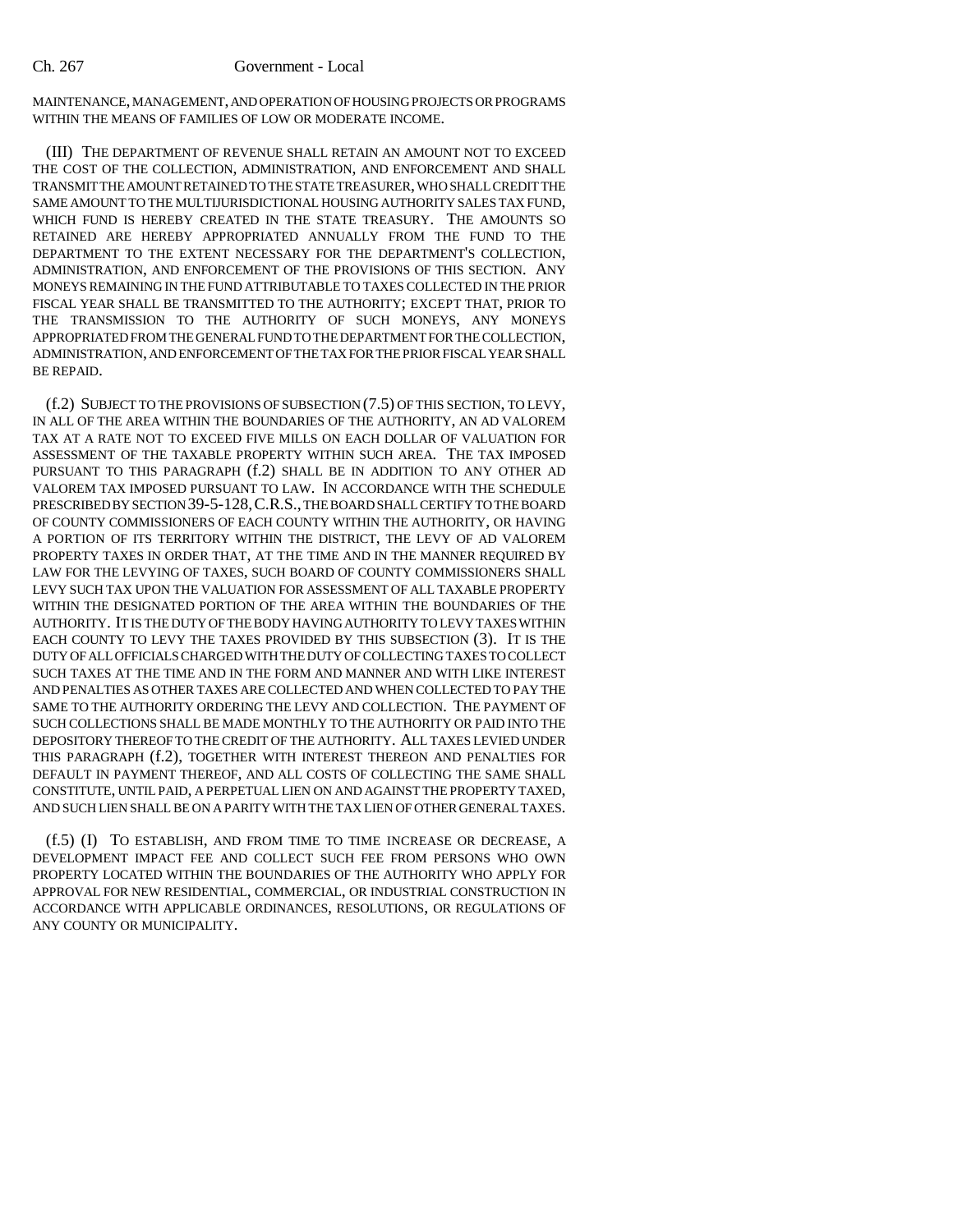(II) NOTWITHSTANDING THE PROVISIONS OF SUBPARAGRAPH (I) OF THIS PARAGRAPH (f.5), AN IMPACT FEE MAY ONLY BE IMPOSED BY AN AUTHORITY IF ALL OF THE FOLLOWING CONDITIONS HAVE BEEN SATISFIED:

(A) NO PORTION OF THE AUTHORITY IS LOCATED IN A COUNTY WITH A POPULATION OF MORE THAN ONE HUNDRED THOUSAND;

(B) THE FEE IS NOT LEVIED UPON THE DEVELOPMENT, CONSTRUCTION, PERMITTING, OR OTHERWISE IN CONNECTION WITH LOW OR MODERATE INCOME HOUSING OR AFFORDABLE EMPLOYEE HOUSING;

(C) THE RATE OF THE FEE IS TWO DOLLARS PER SQUARE FOOT OR LESS; AND

(D) THE AUTHORITY ALSO IMPOSES A SALES AND USE TAX PURSUANT TO PARAGRAPH (f.1) OF THIS SUBSECTION (3), AN AD VALOREM TAX PURSUANT TO PARAGRAPH (f.2) OF THIS SUBSECTION (3), OR BOTH.

(g) To incur debts, liabilities, or obligations;

(h) To sue and be sued in its own name;

(i) To have and use a corporate seal;

(j) To fix, maintain, and revise fees, rents, security deposits, and charges for functions, services, or facilities provided by the authority;

(k) To adopt, by resolution, regulations respecting the exercise of its powers and the carrying out of its purposes;

(I) To exercise any other powers  $\frac{1}{2}$  which THAT are essential to the provision of functions, services, or facilities by the authority and which THAT are specified in the contract;

(m) To do and perform any acts and things authorized by this section under, through, or by means of an agent or by contracts with any person, firm, or corporation;

(n) TO ESTABLISH ENTERPRISES FOR THE OWNERSHIP, PLANNING, FINANCING, ACQUISITION, CONSTRUCTION, RECONSTRUCTION OR REPAIR, MAINTENANCE, MANAGEMENT, OR OPERATION, OR ANY COMBINATION OF THE FOREGOING, OF HOUSING PROJECTS OR PROGRAMS AUTHORIZED BY THIS SECTION ON THE SAME TERMS AS AND SUBJECT TO THE SAME CONDITIONS PROVIDED IN SECTION 43-4-605, C.R.S.

(4) The authority established by such contracting member governments shall be a political subdivision and a public corporation of the state, separate from the parties to the contract, and shall be a validly created and existing political subdivision and public corporation of the state, irrespective of whether a contracting member government withdraws (whether voluntarily, by operation of law, or otherwise) from such authority subsequent to its creation under circumstances not resulting in the rescission or termination of the contract establishing such authority pursuant to its terms. It shall have the duties, privileges, immunities, rights, liabilities, and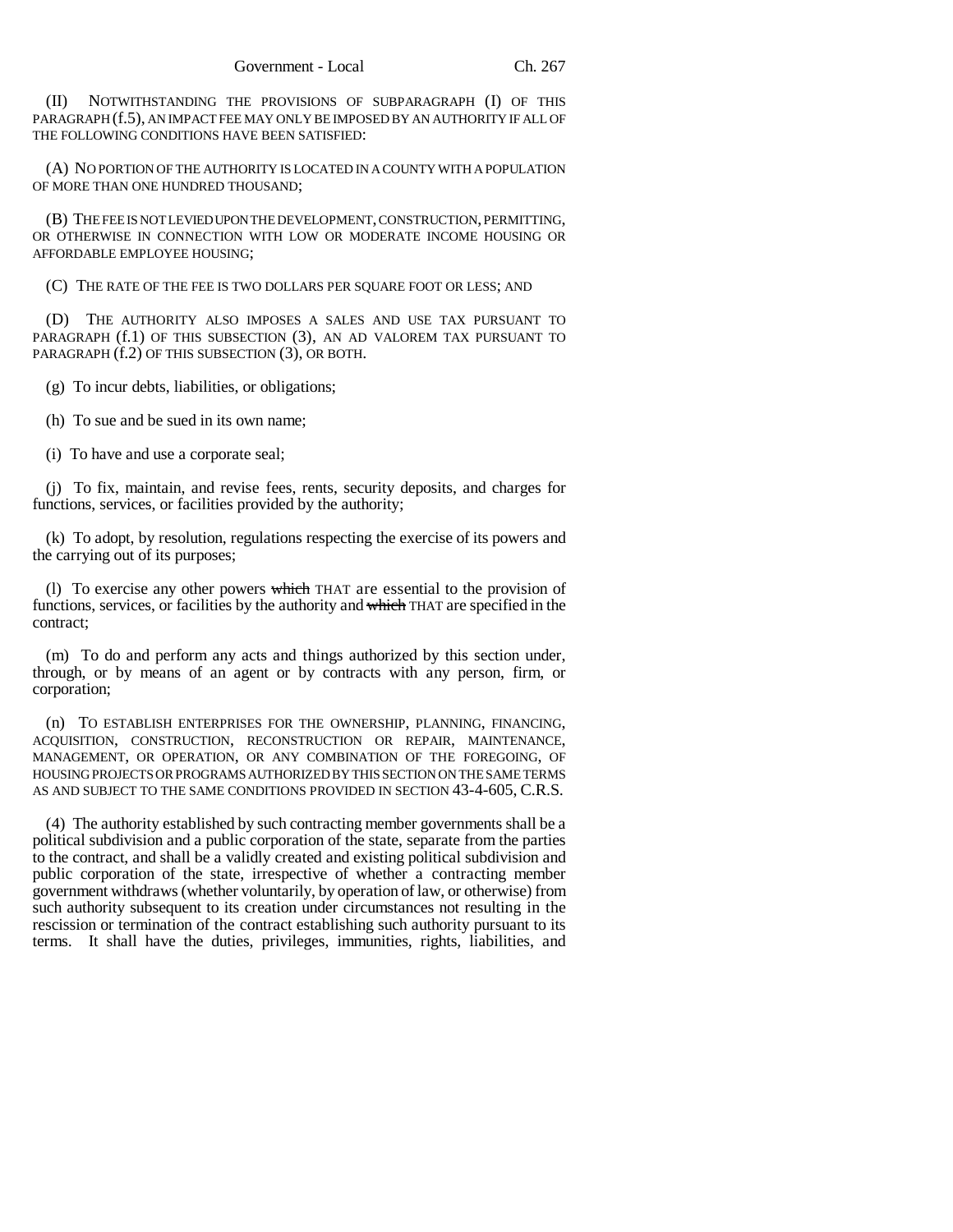disabilities of a public body politic and corporate. The provisions of articles 10.5 and 47 of title 11, C.R.S., shall apply to moneys of the authority THE AUTHORITY MAY DEPOSIT AND INVEST ITS MONEYS IN THE MANNER PROVIDED IN SECTION 43-4-616, C.R.S.

(5) The bonds, notes, and other obligations of such authority shall not be the debts, liabilities, or obligations of the contracting member governments.

(6) The contracting member governments may provide in the contract for payment to the authority of funds from proprietary revenues for services rendered or facilities provided by the authority, from proprietary revenues or other public funds as contributions to defray the cost of any purpose set forth in the contract, and from proprietary revenues or other public funds as advances for any purpose subject to repayment by the authority.

(7)  $(a)$  To carry out the purposes for which the authority was established, the authority is authorized to issue bonds, notes, or other obligations payable solely from the revenues derived or to be derived from the function, service, or facility or the combined functions, services, or facilities of the authority or from any other available funds of the authority. The terms, conditions, and details of said bonds, notes, and other obligations, the procedures related thereto, and the refunding thereof shall be set forth in the resolution authorizing said bonds, notes, or other obligations and shall, as nearly as may be practicable, be substantially the same as those provided by law for any of the contracting parties to said contract; except that bonds, notes, or other obligations issued under this subsection (7) shall not constitute an indebtedness of the authority or the cooperating or contracting member governments within the meaning of any constitutional or statutory limitation or other provision. Each bond, note, or other obligation issued under this subsection (7) shall recite in substance that said bond, note, or other obligation, including the interest thereon, is payable solely from the revenues and other available funds of the authority pledged for the payment thereof and that said bond, note, or other obligation does not constitute a debt of the authority or the cooperating or contracting member governments within the meaning of any constitutional or statutory limitations or provisions. Notwithstanding anything in this section to the contrary, such bonds, notes, and other obligations may be issued to mature at such times not beyond forty years from their respective issue dates, shall bear interest at such rates, and shall be sold at such prices, at, above, or below the principal amount thereof, as shall be determined by the board of the authority.

(b) The resolution, trust indenture, or other security agreement under which any bonds, notes, or other obligations are issued shall constitute a contract with the holders thereof, and it may contain such provisions as shall be determined by the board of the authority to be appropriate and necessary in connection with the issuance thereof and to provide security for the payment thereof, including, without limitation, any mortgage or other security interest in any revenues, funds, rights, or properties of the authority. The bonds, notes, and other obligations of the authority and the income therefrom shall be exempt from taxation, except inheritance, estate, and transfer taxes.

(7.1) THE AUTHORITY MAY ISSUE REVENUE OR GENERAL OBLIGATION BONDS, AS THE TERM BOND IS DEFINED IN SECTION 43-4-602 (3), C.R.S., AND MAY PLEDGE ITS REVENUES AND REVENUE-RAISING POWERS FOR THE PAYMENT OF SUCH BONDS. SUCH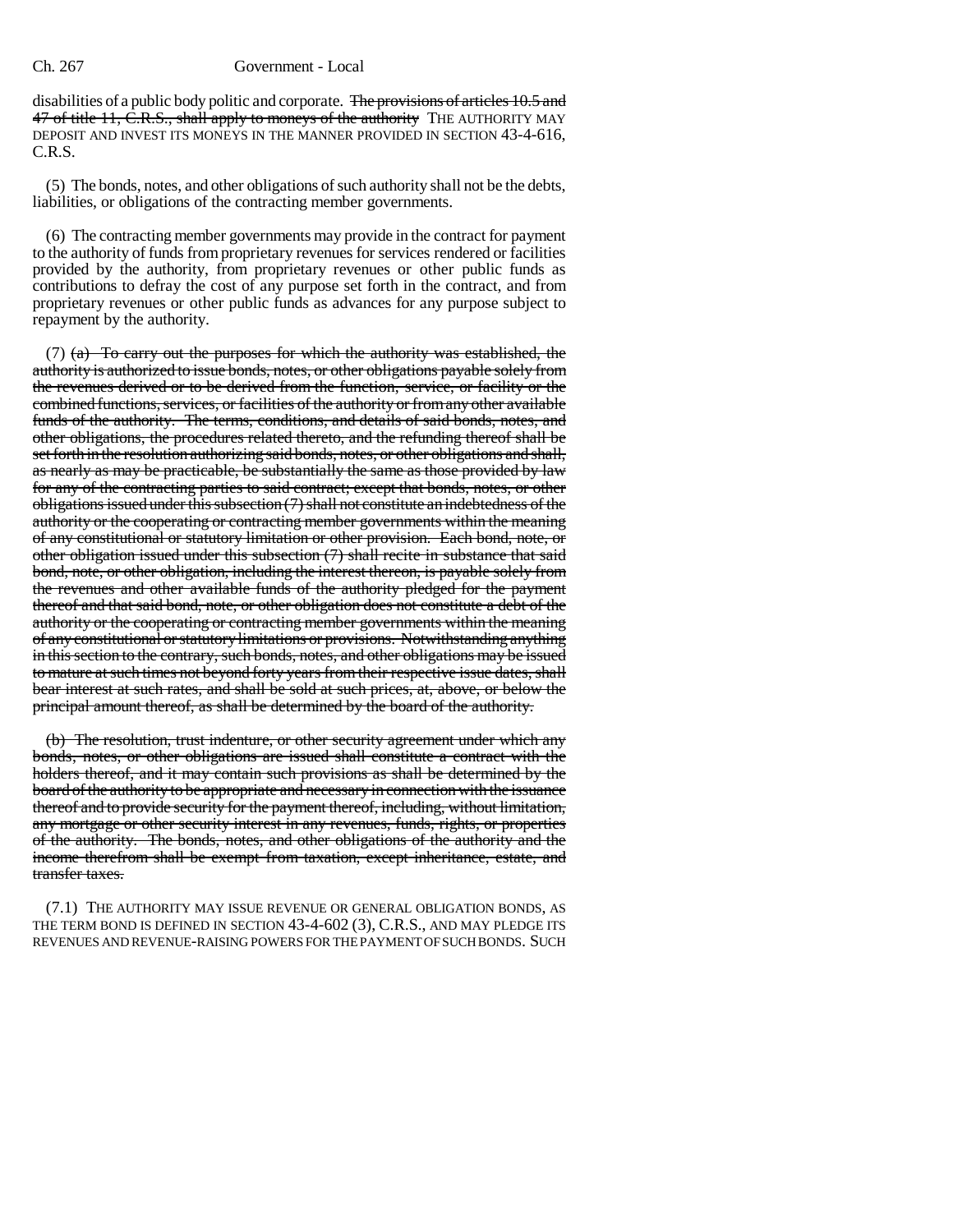BONDS SHALL BE ISSUED ON THE TERMS AND SUBJECT TO THE CONDITIONS SET FORTH IN SECTION 43-4-609, C.R.S.

(7.3) THE INCOME OR OTHER REVENUES OF THE AUTHORITY, ALL PROPERTIES AT ANY TIME OWNED BY AN AUTHORITY, ANY BONDS ISSUED BY AN AUTHORITY, AND THE TRANSFER OF AND THE INCOME FROM ANY BONDS ISSUED BY THE AUTHORITY ARE EXEMPT FROM ALL TAXATION AND ASSESSMENTS IN THE STATE.

(7.5) (a) NO ACTION BY AN AUTHORITY TO ESTABLISH OR INCREASE ANY TAX OR DEVELOPMENT IMPACT FEE AUTHORIZED BY THIS SECTION SHALL TAKE EFFECT UNLESS FIRST SUBMITTED TO A VOTE OF THE REGISTERED ELECTORS OF THE AUTHORITY IN WHICH THE TAX OR DEVELOPMENT IMPACT FEE IS PROPOSED TO BE COLLECTED.

(b) NO ACTION BY AN AUTHORITY CREATING A MULTIPLE-FISCAL YEAR DEBT OR OTHER FINANCIAL OBLIGATION THAT IS SUBJECT TO SECTION 20  $(4)$  (b) OF ARTICLE X OF THE STATE CONSTITUTION SHALL TAKE EFFECT UNLESS FIRST SUBMITTED TO A VOTE OF THE REGISTERED ELECTORS RESIDING WITHIN THE BOUNDARIES OF THE AUTHORITY; EXCEPT THAT NO SUCH VOTE IS REQUIRED FOR OBLIGATIONS OF ENTERPRISES ESTABLISHED UNDER PARAGRAPH (n) OF SUBSECTION (3) OF THIS SECTION OR FOR OBLIGATIONS OF ANY OTHER ENTERPRISE UNDER SECTION 20(4) OF ARTICLE X OF THE STATE CONSTITUTION.

(c) THE QUESTIONS PROPOSED TO THE REGISTERED ELECTORS UNDER PARAGRAPHS (a) AND (b) OF THIS SUBSECTION (7.5) SHALL BE SUBMITTED AT A GENERAL ELECTION OR ANY ELECTION TO BE HELD ON THE FIRST TUESDAY IN NOVEMBER OF AN ODD-NUMBERED YEAR. THE ACTION SHALL NOT TAKE EFFECT UNLESS A MAJORITY OF THE REGISTERED ELECTORS VOTING THEREON AT THE ELECTION VOTE IN FAVOR THEREOF. THE ELECTION SHALL BE CONDUCTED IN SUBSTANTIALLY THE SAME MANNER AS COUNTY ELECTIONS AND THE COUNTY CLERK AND RECORDER OF EACH COUNTY IN WHICH THE ELECTION IS CONDUCTED SHALL ASSIST THE AUTHORITY IN CONDUCTING THE ELECTION. THE AUTHORITY SHALL PAY THE COSTS INCURRED BY EACH COUNTY IN CONDUCTING SUCH AN ELECTION. NO MONEYS OF THE AUTHORITY MAY BE USED TO URGE OR OPPOSE PASSAGE OF AN ELECTION REQUIRED UNDER THIS SECTION.

(7.7) (a) FOR THE PURPOSE OF DETERMINING ANY AUTHORITY'S FISCAL YEAR SPENDING LIMIT UNDER SECTION 20 (7) (b) OF ARTICLE X OF THE STATE CONSTITUTION, THE INITIAL SPENDING BASE OF THE AUTHORITY SHALL BE THE AMOUNT OF REVENUES COLLECTED BY THE AUTHORITY FROM SOURCES NOT EXCLUDED FROM FISCAL YEAR SPENDING PURSUANT TO SECTION 20(2)(e) OF ARTICLE X OF THE STATE CONSTITUTION DURING THE FIRST FULL FISCAL YEAR FOR WHICH THE AUTHORITY COLLECTED REVENUES.

(b) FOR PURPOSES OF THIS SUBSECTION (7.7), "FISCAL YEAR" MEANS ANY YEAR-LONG PERIOD USED BY AN AUTHORITY FOR FISCAL ACCOUNTING PURPOSES.

(8) An authority established by contracting member governments shall, if the contract so provides, be the successor to any nonprofit corporation, agency, or other entity theretofore organized by the contracting member governments to provide the same function, service, or facility, and such authority shall be entitled to all the rights and privileges and shall assume all the obligations and liabilities of such other entity